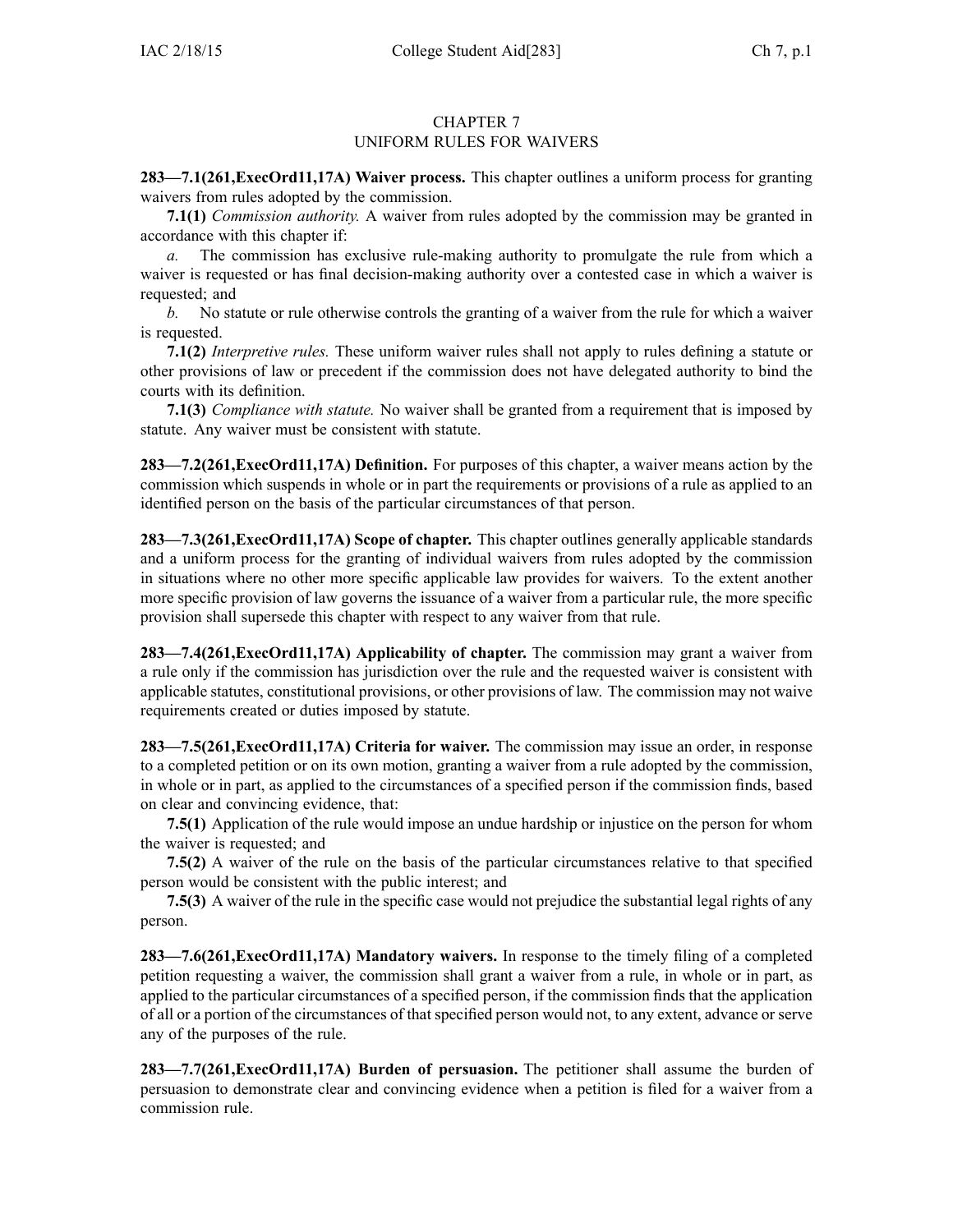**283—7.8(261,ExecOrd11,17A) Special waiver rule not precluded.** This uniform waiver rule shall not preclude the commission from granting waivers in other contexts or on the basis of other standards if <sup>a</sup> statute or other commission rule authorizes the commission to do so and the commission deems it appropriate to do so.

**283—7.9(261,ExecOrd11,17A) Administrative deadlines.** When the rule from which <sup>a</sup> waiver is sought establishes administrative deadlines, the commission shall balance the special individual circumstances of the petitioner with the overall goal of uniform treatment of all persons participating in <sup>a</sup> particular program offered by the commission.

**283—7.10(261,ExecOrd11,17A) Filing of petition.** A petition for <sup>a</sup> waiver must be submitted in writing to the commission's Executive Director, 430 East Grand Avenue, Third Floor, Des Moines, Iowa 50309-1920.

[**ARC 1869C**, IAB 2/18/15, effective 3/25/15]

**283—7.11(261,ExecOrd11,17A) Contested case.** If the petition relates to <sup>a</sup> pending contested case, the petition shall be filed in the contested case proceeding, using the caption of the contested case.

**283—7.12(261,ExecOrd11,17A) Contents of petition.** A petition for waiver shall include the following information where applicable and known to the petitioner:

**7.12(1)** The name, address, telephone number, and social security number of the person or entity for whom <sup>a</sup> waiver is being requested and the case number of any related contested case, whether pending or closed.

**7.12(2)** A description and citation of the specific rule from which <sup>a</sup> waiver is requested.

**7.12(3)** The specific waiver requested, including the precise scope and duration.

**7.12(4)** The relevant facts that the petitioner believes would justify <sup>a</sup> waiver. This statement shall include <sup>a</sup> signed statement from the petitioner attesting to the accuracy of the facts provided in the petition and <sup>a</sup> statement of reasons that the petitioner believes will justify <sup>a</sup> waiver.

**7.12(5)** A history of any prior contacts between the commission and the petitioner. The historical summary shall include:

*a.* A list of all of the programs, contracts, allocations, bond issues, loans, grants, or other activities in which the petitioner has participated or from which the petitioner has received <sup>a</sup> benefit and which are affected by the proposed waiver.

*b.* A description of each instance when the petitioner has participated in or benefited from any of the commission's programs or contracts, including but not limited to allocations, grants, or loans held by the petitioner, any notices of noncompliance, other administrative events, whether federal or state, contested case hearings, or investigative reports relating to the program, allocation, grant, or loan.

**7.12(6)** Any information known to the petitioner about the commission's treatment of similar cases.

**7.12(7)** The name, address, and telephone number of any person or entity, inside or outside state government, who would be adversely affected by the granting of <sup>a</sup> petition.

**7.12(8)** The name, address, and telephone number of any person with knowledge of the relevant facts relating to the proposed waiver.

**7.12(9)** Signed releases of information authorizing persons with knowledge regarding the reques<sup>t</sup> to furnish the commission with information pertaining to the waiver.

**283—7.13(261,ExecOrd11,17A) Additional information.** If the petition for waiver is not filed in <sup>a</sup> contested case and prior to issuing an order granting or denying <sup>a</sup> waiver, the executive director may reques<sup>t</sup> additional information from the petitioner relative to the petition and circumstances relating to the reques<sup>t</sup> for waiver. The reques<sup>t</sup> may be in the form of written questions or oral interview. The executive director may interview or direct written questions to other persons in connection with the waiver requested. If the petition was not filed in <sup>a</sup> contested case, the commission, or its executive director, may, on its own motion or at the petitioner's request, schedule <sup>a</sup> telephonic or in-person meeting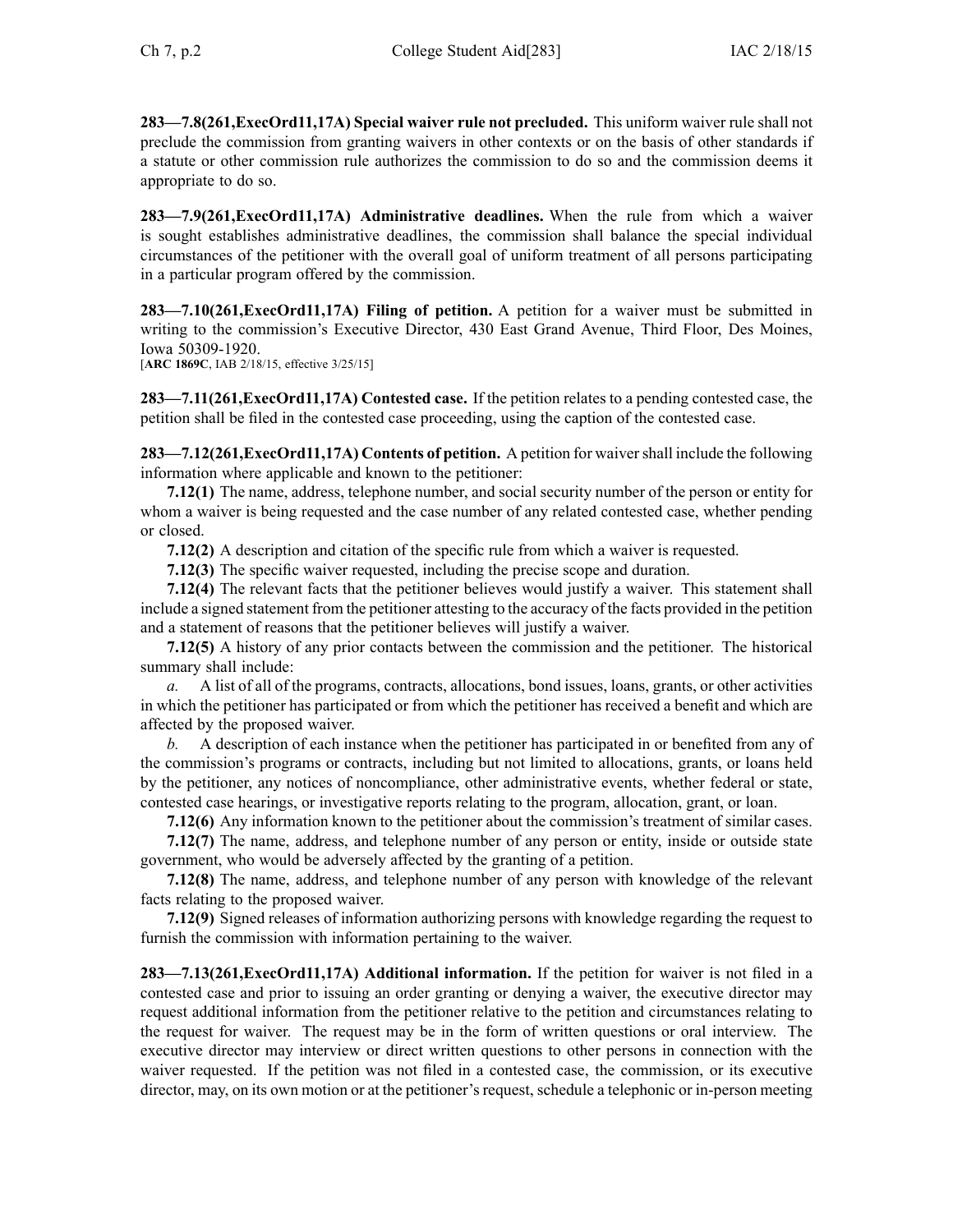between the petitioner and the commission's executive director, <sup>a</sup> committee of the commission's staff, or <sup>a</sup> quorum or committee of the commission's board to consider the petition for waiver.

**283—7.14(261,ExecOrd11,17A) Notice.** The commission shall acknowledge <sup>a</sup> petition upon receipt. The commission shall ensure that notice of the pendency of the petition and <sup>a</sup> concise summary of its contents have been provided to all persons to whom notice is required by any provision of law within 30 days of the receipt of the petition. In addition, the commission may give notice to other persons. To accomplish this notice provision, the commission may require the petitioner to serve the notice on all persons to whom notice is required and provide <sup>a</sup> written statement that notice has been provided.

**283—7.15(261,ExecOrd11,17A) Hearing procedures.** The provisions of Iowa Code sections [17A.10](https://www.legis.iowa.gov/docs/ico/section/17A.10.pdf) to [17A.18A](https://www.legis.iowa.gov/docs/ico/section/17A.18A.pdf) regarding contested case hearings shall apply to any petition for <sup>a</sup> waiver filed within <sup>a</sup> contested case, and shall otherwise apply to commission proceedings for <sup>a</sup> waiver of <sup>a</sup> rule only when the commission so provides by rule or order or is required by statute to do so.

**283—7.16(261,ExecOrd11,17A) Ruling.** An order granting or denying <sup>a</sup> waiver shall be in writing and shall contain <sup>a</sup> reference to that particular person and rule or portion thereof to which the order pertains, <sup>a</sup> statement of the relevant facts and reasons upon which the action is based, and <sup>a</sup> description of the precise scope and operative period of the waiver if one is issued.

**283—7.17(261,ExecOrd11,17A) Commission discretion.** The final decision on whether the circumstances justify the granting of <sup>a</sup> waiver shall be made at the sole discretion of the commission, upon consideration of all relevant factors. Each petition for <sup>a</sup> waiver shall be evaluated by the commission based on the unique, individual circumstances set out in the petition.

**283—7.18(261,ExecOrd11,17A) Narrowly tailored exception.** A waiver, if granted, shall provide the narrowest exception possible to the provisions of <sup>a</sup> rule.

**283—7.19(261,ExecOrd11,17A) Conditions.** The commission may condition the granting of <sup>a</sup> waiver on such reasonable conditions as appropriate to achieve the objectives of the particular rule in question through alternative means.

**283—7.20(261,ExecOrd11,17A) Time period of waiver.** A waiver shall not be permanen<sup>t</sup> unless the petitioner can show that <sup>a</sup> temporary waiver would be impracticable. If <sup>a</sup> temporary waiver is granted, there is no automatic right to renewal. At the sole discretion of the commission, <sup>a</sup> waiver may be renewed if the commission finds that grounds for <sup>a</sup> waiver continue to exist.

**283—7.21(261,ExecOrd11,17A) Timing for ruling.** The commission shall gran<sup>t</sup> or deny <sup>a</sup> petition for <sup>a</sup> waiver as soon as practicable but, in any event, shall do so within 120 days of its receipt, unless the petitioner agrees to <sup>a</sup> later date. However, if <sup>a</sup> petition is filed in <sup>a</sup> contested case proceeding, the commission shall gran<sup>t</sup> or deny the petition no later than the time at which the final decision in the contested case is issued.

**283—7.22(261,ExecOrd11,17A) When deemed denied.** Failure of the commission to gran<sup>t</sup> or deny <sup>a</sup> petition within the required time period shall be deemed <sup>a</sup> denial of that petition by the commission. However, the commission shall remain responsible for issuing an order denying <sup>a</sup> waiver.

**283—7.23(261,ExecOrd11,17A) Service of order.** Within seven days of its issuance, any order issued under these uniform rules shall be transmitted to the petitioner or the person to whom the order pertains and to any other person entitled to such notice by any provision of law.

**283—7.24(261,ExecOrd11,17A) Public availability.** Subject to the provisions of Iowa Code section [17A.3\(1\)](https://www.legis.iowa.gov/docs/ico/section/17A.3.pdf)*"e,"* the commission shall maintain <sup>a</sup> record of all orders granting and denying waivers under